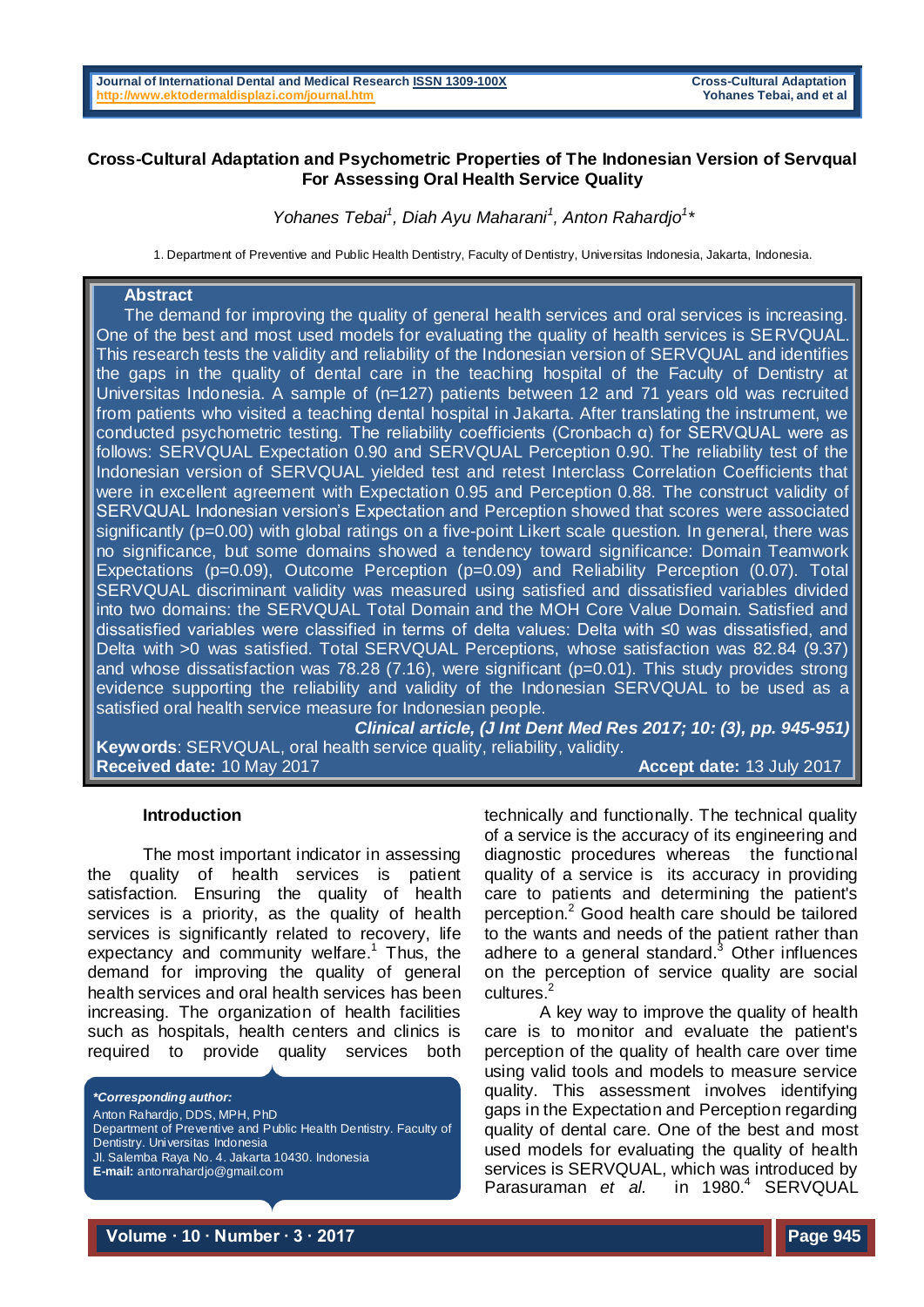contains six dimensions of service quality: tangibles, reliability, responsiveness, assurance, empathy and whether outcomes can be tailored to other health services. This instrument is also acknowledged as a model of patient satisfaction analysis, as SERVQUAL analyzes five gaps between expectations and perceptions of service quality provided by health facility organizations such as hospitals and community health centers. Furthermore, this model is suitable to measure quality in dental services. <sup>5</sup> SERVQUAL was adapted, modified, translated and validated in accordance with the oral health care environment in Malaysia by Roslan. $^2$  In oral care, the communication skills of dentists remain important for patient satisfaction.<sup>3</sup> The most important factor in health care that affects patient satisfaction is the quality of physician-patient interaction. The evaluation of oral health service quality using SERVQUAL in Indonesia has been adapted and used with only two domains: responsiveness and empathy.<sup>6</sup> Currently, no cross-cultural adaptation and validity and reliability test of SERVQUAL has been conducted in Indonesia. Thus, there is no available version of SERVQUAL that is suitable for oral health services in Indonesia. The aim of this study is to cross-culturally adapt the SERVQUAL to the Indonesian language and test the instrument's reliability and validity.

## **Materials and methods**

SERVQUAL has been used to assess the perception of dental service quality. Crosscultural adaptation and validity testing have been conducted in Malaysia to assess differences in patients' expectations and perceptions, known as service gaps, against patient satisfaction in oral health services. The first part of the SERVQUAL questionnaire addressed respondents' demographic characteristics. The second part of the questionnaire concerns the respondent's expectation and perception of the quality of oral health services. This section consists of 20 questions that use a 5-point Likert measurement scale ranging from "strongly disagree" (1) to "strongly agree" (5). The coded question will result in a sum of 0-100 numbers.<sup>2</sup> The largest number indicates the highest results for expectations and perceptions. Patient satisfaction is obtained by reducing expectations with perception. The result of reduction by ≤0 is

The English version of SERVQUAL was originally introduced by Parasuraman et al. in 1980. 4 In his dissertation, Roslan adapted SERVQUAL to the context of oral health service in Malaysia; his modification involved the formation of 20 new questions. <sup>2</sup> Dewi et al. adapted the instrument to Indonesia, but only for the domains of responsiveness and empathy.<sup>9</sup> This SERVQUAL translation will be assessed and revised by an expert panel regarding the tool's concepts and content and its suitability between the original version and the Indonesian version. The panel was consist of a dentist and a community oral service researcher who are familiar with the quality of oral health services. A consensus version was be tested in 10 patients (ages 12-71 years) to determine the instrument's sensitivity to Indonesian culture and the selection of appropriate words. For transcultural adaptation, face-to-face interviews were conducted with patients who come for treatment at a health facility. The consensus version was translated back into English. This reverse translation of the Indonesian version in English was done by an Indonesian dentist who did not know the original words from SERVQUAL. Finally, SERVQUAL was confirmed by an expert panel after revision, and confirmation from the SERVQUAL author was received.

Data was collected from 127 patients (ages 12-71 years). To test and re-test, reliability measurements were taken from 10% of the sample (12 patients). These twelve patients received additional interviews and questionnaires within one-week intervals of the first measurement. Reliability was tested using Cronbach Alpha (α) and the interclass correlation coefficient (ICC). The validity of the face validity was analysed. The construct validity was tested by determining associations between SERVQUAL scores and global rankings using Spearman's correlation coefficients. Discriminant validity was tested by comparing SERVQUAL scores with global ratings from the Mann Whitney test. The global question is a question that represents all of the SERVQUAL questions as a global ranking. The global question pertains to direct satisfaction and indirect satisfaction The Expectation Question, which measured direct satisfaction of the perceived personal satisfaction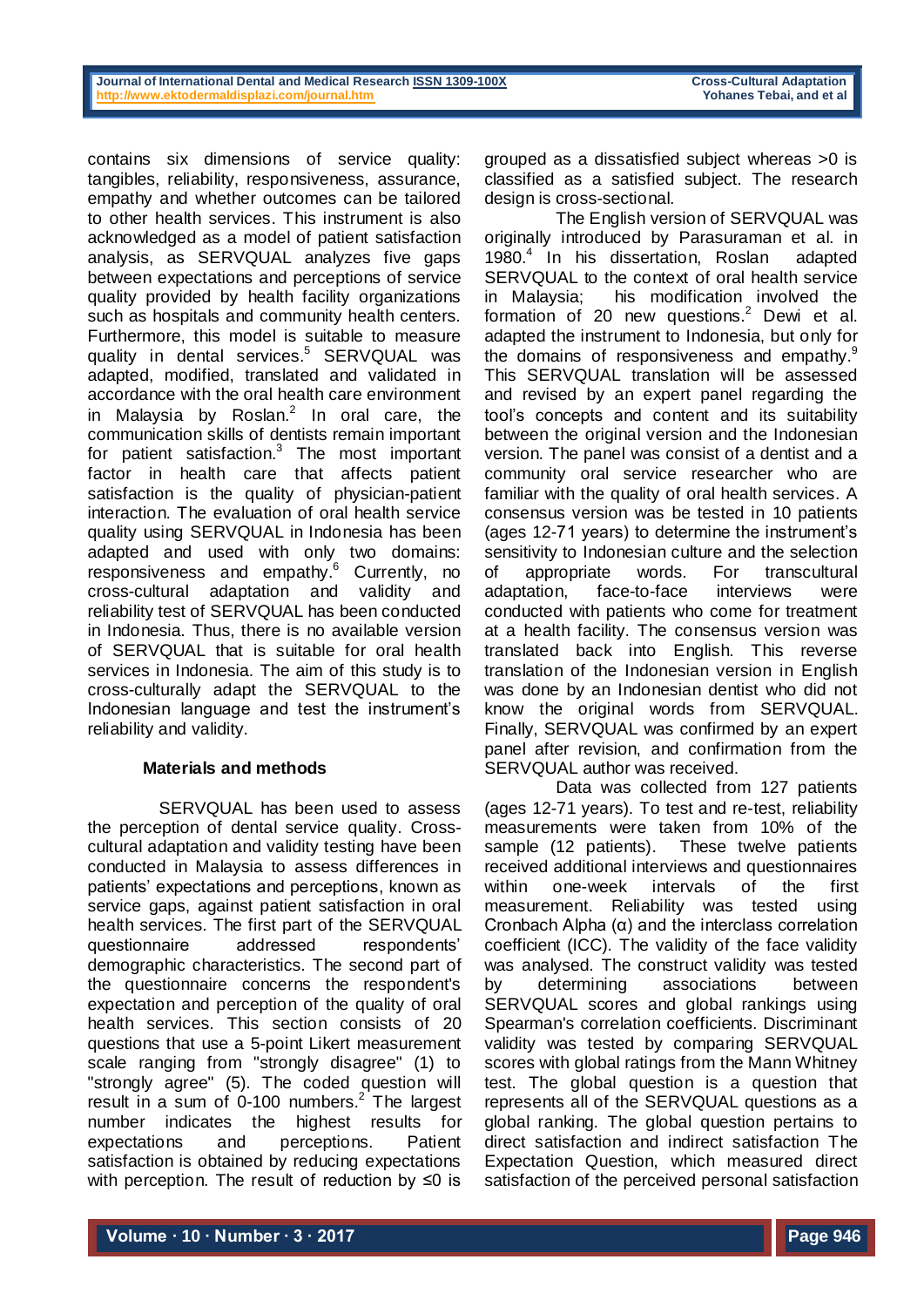### **Journal of International Dental and Medical Research ISSN 1309-100X Cross-Cultural Adaptation**<br> **http://www.ektodermaldisplazi.com/journal.htm Cross-Cultural Adaptation Property** Yohanes Tebai, and et al **<http://www.ektodermaldisplazi.com/journal.htm>Yohanes Tebai, and et al**

felt at the time of service, was as follows: "Are you satisfied with existing dental services?". Respondents could answer with either "yes," which would equate to 1, or "no," which would equate to 0. Indirect satisfaction is the perception of personal satisfaction to socialize health facilities to relatives and their families: "Do you promote for this dental health services facilities to your families and your partners?" Respondents replied to this question using a Likert:  $5 = \text{very}$ satisfied;  $4 =$  satisfied; 3: doubt;  $2 =$  dissatisfied; 1 = very dissatisfied. Each measurement began with an explanation and informed consent approval and was then examined by interview using the Indonesian Version of the SERVQUAL questionnaire with the selected sample. The obtained data was recorded and statistically analyzed. The study was conducted at the Teaching Hospital of the Faculty of Dentistry at Universitas Indonesia.

Sample size estimation suggested that 100 subjects were needed to complete the study and to detect statistical significance (p<0.05) with a power of 95%, assuming a significant correlation of 0.4. A total of 127 subjects meeting the inclusion criteria were recruited for the study. The respondents in the study were recruited from patients who came to the health center and hospital. Inclusion and exclusion criteria were applied. Participants were included in the study if they were Indonesian citizens between the ages of 12 and 71 years old and were dental and oral patients at RSGMUI. Exclusion criteria were patients who were being treated; exodontia patients; surgical patients; and compromised patients. This research was approved by the Dental Research Ethical Committee at the Faculty of Dentistry at the Universitas Indonesia (No: 20/Ethical Approval/ FKGUI/IV/2017 Protocol Number: 070210317). Data was collected after research subjects signed the informed consent forms. The researcher provided questionnaires for the research subjects to answer regarding their conditions; each question had five answer options. The time to complete the questionnaire was about 20 minutes: 10 minutes for expectation questions before receiving service and 10 minutes for perception questions after receiving service. Five percent of the 127 subjects (n=12) were asked to complete the questionnaire twice in order to do test-retest scoring. The total duration between first data

collection and second data collection was 14 days. Private information such as age, gender, education level, occupation, ethnicity, marital status and other demographic data was noted in this research.

## **Results**

The contents of the translated and original version of the SERVQUAL are similar. Only slight differences were seen between the backtranslated and the original version. No specific issues were identified during the translation/backtranslation process. Therefore, no modification should be done on the original version of the SERVQUAL. Completed, usable questionnaires were received from 121 respondents from a total of 127 distributed questionnaires (94% response rate). The average age of the respondents was 36 years (range = 12-71).

|                    | oo youro (rariyo                                                                                              |                |              |                  |       |
|--------------------|---------------------------------------------------------------------------------------------------------------|----------------|--------------|------------------|-------|
| Variables          |                                                                                                               | N              | Number of    | $x^2$            | p-    |
|                    |                                                                                                               |                | Satisfied    | <b>Statistic</b> | value |
|                    |                                                                                                               |                | Patients (%) | (df)             |       |
| Age                | Below 30                                                                                                      | 63             | 37(55.2)     | 0.00(1)          | 0.55  |
| (years)            | 30 above                                                                                                      | 68             | 30(44.8)     |                  |       |
|                    |                                                                                                               |                |              |                  |       |
| Gender             | Male                                                                                                          | 43             | 24(35.8)     | 0.00(1)          | 1     |
|                    | Female                                                                                                        | 78             | 43(64.2)     |                  |       |
| Ethnicity          | Java Indonesia                                                                                                | 11             | 66(98.5)     | 2.35(1)          | 0.08  |
|                    |                                                                                                               | 5              |              |                  |       |
|                    | Others Indonesia                                                                                              | 6              | 1(1.5)       |                  |       |
| Education          | At least primary                                                                                              | $\overline{2}$ | 1(1.5)       |                  |       |
| level <sup>c</sup> | Secondary                                                                                                     | 42             | 23(34.3)     | 0.037(2)         | 0.88  |
|                    |                                                                                                               |                |              |                  |       |
|                    | Tertiary                                                                                                      | 77             | 43(64.2)     |                  |       |
| Marital            | Married                                                                                                       | 64             | 28(41.8)     | 1.25(1)          | 0.26  |
| status             | Single                                                                                                        | 57             | 39(58.2)     |                  |       |
| Personal           | <idr 0="" not="" salaried<="" td=""><td><math>\Omega</math></td><td>0</td><td>0.74(1)</td><td>0.78</td></idr> | $\Omega$       | 0            | 0.74(1)          | 0.78  |
| monthly            | IDR 0-3.500.000                                                                                               | 41             | 22(32.8)     |                  |       |
| income             | >IDR3.600.000                                                                                                 | 80             | 45 (67.2)    |                  |       |
|                    |                                                                                                               |                |              |                  |       |
| Family             | $\leq 2$                                                                                                      | 60             | 35(52.2)     | 2.31(2)          | 0.31  |
| members            | $2 - 4$                                                                                                       | 41             | 19(28.4)     |                  |       |
| in home            | $\geq 5$                                                                                                      | 20             | 13(19.4)     |                  |       |
| Expenses           | ≤IDR3.500.000                                                                                                 | 61             | 31(46.3)     | 1.03(1)          | 0.31  |
| in<br>a            |                                                                                                               |                |              |                  |       |
| month              | ≥IDR3.600.000                                                                                                 | 60             | 36(53.7)     |                  |       |
| Occupatio          | Work                                                                                                          | 10             | 56(83.6)     | 0.32(1)          | 0.56  |
| n status           |                                                                                                               | 4              |              |                  |       |
|                    | No Work                                                                                                       | 17             | 11(16.4)     |                  |       |
| Oral<br>visit      | Yes                                                                                                           | 88             | 45(67.2)     | 1.75(1)          | 0.18  |
| due<br>to          | <b>No</b>                                                                                                     | 33             | 22(32.8)     |                  |       |
| pain               |                                                                                                               |                |              |                  |       |

**Table 1.** Demographic Characteristics and Satisfaction Level of Respondents  $(n=121)^a$  The difference between perception and expectation  $x^2$ Test for independence <sup>C</sup>Mann Whitney Test 3x2 Crosstab with expected count

A prominent feature of the sample characteristics was that a majority of the respondents were females and had tertiary level education (64. 2%), and only 5% of the respondents were less than 19 years old. The ethnic distribution of this study sample is not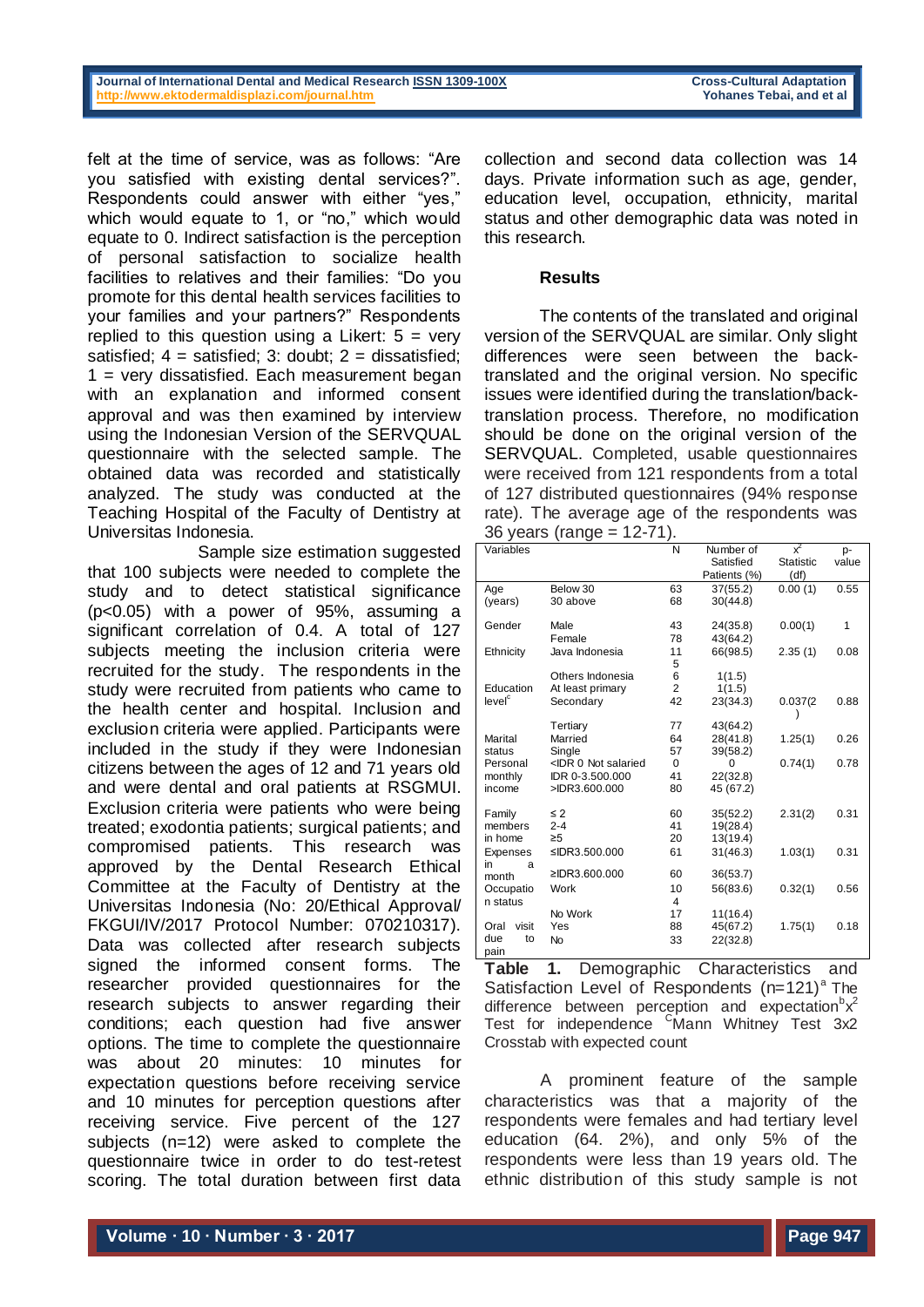#### **Journal of International Dental and Medical Research ISSN 1309-100X Cross-Cultural Adaptation**<br> **http://www.ektodermaldisplazi.com/journal.htm Cross-Cultural Adaptation Property** Yohanes Tebai, and et al **<http://www.ektodermaldisplazi.com/journal.htm>Yohanes Tebai, and et al**

representative of Indonesia's ethnic distribution because the majority of the population in Jakarta is from Java (about 95%), and only about 5% of the population are from Sumatera, Sulawesi and Kalimantan. All of the respondents have formal education; only a few of them have elementary education. An analysis of the respondent's demographic characteristics is presented in Table 1. There appeared to be a nearly significant association between patient satisfaction and ethnicity ( $p=0.008$ ).

There was a small but statistically insignificant difference, as dissatisfaction was highest among those who were less than 19 years old (64%), female (65%) and in the "not salaried" category (65%), which includes housewives, pensionaries and students.

The results of the face validity test indicate the adjustment of the use of sentences in the SERVQUAL questions. Information was provided in the form of agree (4), doubt (3) and disagree (2).

| <b>Item</b>           |                     | Expectation<br>Min-Max<br>(Median) | Perception<br>Min-Max<br>(Median) | Satisfaction<br>Expectation<br>Min-Max<br>(Median) | Satisfaction<br>Perception<br>Min-Max<br>(Median) |
|-----------------------|---------------------|------------------------------------|-----------------------------------|----------------------------------------------------|---------------------------------------------------|
| <b>SERVQUAL Total</b> |                     | 50-85(69)                          | $51 - 85(68)$                     | $50 - 85(67)$                                      | $51 - 85(68)$                                     |
| D1                    | Tangibles           | $9-20(16)$                         | $10-20(16)$                       | $10-20(15)$                                        | $10-20(16)$                                       |
| D <sub>2</sub>        | Reliability         | $6-15(12)$                         | $6-15(12)$                        | $6-15(12)$                                         | $6-15(12)$                                        |
| D3                    | Responsiv           | $7-15(12)$                         | $6-15(12)$                        | $7-15(12)$                                         | $7-15(12)$                                        |
|                       | eness               |                                    |                                   |                                                    |                                                   |
| D <sub>4</sub>        | Assurance           | $9-15(12)$                         | $9-15(12)$                        | $9-15(12)$                                         | $10-15(12)$                                       |
| D <sub>5</sub>        | Empathy             | $7-5(12)$                          | $8-15(12)$                        | $9-15(12)$                                         | $9-15(12)$                                        |
| D6                    | Outcome             | $2-5(4)$                           | $1-5(4)$                          | $2-5(4)$                                           | $3-5(4)$                                          |
| <b>MOH Core Value</b> |                     | 54-85(70)                          | 53-85(68)                         | 54-85(68)                                          | 54-85(68)                                         |
| D7                    | Carrying            | $11 - 20(16)$                      | $11 - 20(16)$                     | $11 - 20(16)$                                      | $11 - 20(16)$                                     |
|                       | services            |                                    |                                   |                                                    |                                                   |
| D8                    | Teamwork            | $5-10(8)$                          | $5-10(8)$                         | $6-10(8)$                                          | $6-10(8)$                                         |
| D <sub>9</sub>        | Profession<br>alism | $34 - 55(45)$                      | $32 - 55(44)$                     | $35 - 55(44)$                                      | $35 - 55(44)$                                     |

**Table 2.** Descriptive Expectations and Perceptions  $(n=121)^{\dagger}$  Central to the assessment of satisfaction on the performance of health personnel from the Ministry of Health (MOH Core Values)

The patients indicated good satisfaction with the oral services received, as indicated by the minimum-maximum (min-max) median value of 51-8. With a min-max median of 54-85 (68), patients indicated satisfaction with the performance of the oral health providers, including dentists, dental nurses, other medical staff and administrative staff. The respondents indicated their dissatisfaction with the cleanliness of the toilets, which was included in the tangible domain; the long waiting time, which was included in the reliability domain; and the carrying service.

|                        | <b>Domains</b>                   | <b>Items</b>                                                                     | Cronbach $\alpha^b$ |              |
|------------------------|----------------------------------|----------------------------------------------------------------------------------|---------------------|--------------|
|                        |                                  |                                                                                  | Expectation         | Perception   |
| D <sub>1</sub>         | Tangibles                        | Q1,<br>Q2<br>Q3,<br>Q17                                                          | 0.81                | 0.89         |
| D <sub>2</sub>         | Reliability                      | Q4,<br>Q5.<br>Q <sub>6</sub>                                                     | 0.89                | 0.89         |
| D3                     | Responsive<br>ness               | Q7,<br>Q8,<br>Q9                                                                 | 0.90                | 0.89         |
| D <sub>4</sub>         | Assurance                        | Q10,<br>Q11.<br>Q12                                                              | 0.90                | 0.89         |
| D <sub>5</sub>         | Empathy                          | Q13,<br>Q14,<br>Q15                                                              | 0.80                | 0.89         |
| D6                     | Outcome<br><b>SERVQUAL Total</b> | Q16<br>D1,<br>D <sub>2</sub><br>D3.<br>D4,<br>D5,<br>D <sub>6</sub>              | 0.91<br>0.89        | 0.89<br>0.90 |
| D7                     | Carrying<br>services             | Q4.<br>Q8,<br>Q9,<br>Q12                                                         | 0.89                | 0.89         |
| D <sub>8</sub>         | <b>Teamwork</b>                  | Q11.<br>Q18                                                                      | 0.90                | 0.90         |
| D <sub>9</sub>         | Professionali<br>sm              | Q4.<br>Q6,<br>Q7.<br>Q10,<br>Q11,<br>Q13.<br>Q14,<br>Q15,<br>Q16,<br>Q19,<br>Q20 | 0.87                | 0.87         |
| <b>MOH Core Values</b> |                                  | D7.<br>D8.<br>D <sub>9</sub>                                                     | 0.88                | 0.88         |

**Table 3.** Reliability Analysis for the Dimensions in the SERVQUAL Questionnaire (n=121) <sup>b</sup>Cronbach's Alpha for the SERVQUAL domains if an item is removed

The reliability coefficients (Cronbach α) for the SEVQUAL were as follows: SERVQUAL Expectation 0.90 and SERVQUAL Perception 0.90. If an item was removed, the reliability coefficients were as follows: Expectation SERVQUAL Total 0.89; Expectation MOH Core Values 0.88; Perception SERVQUAL Total 0.90; and Perception MOH Core Values 0.88. The reliability test of the Indonesian version of SERVQUAL yielded test and retest Interclass Correlation Coefficients that were in excellent agreement with Expectation 0.95 and Perception 0.88. As shown in Table 4, the construct validity of Expectation and Perception of the Indonesian SERVQUAL showed that the score was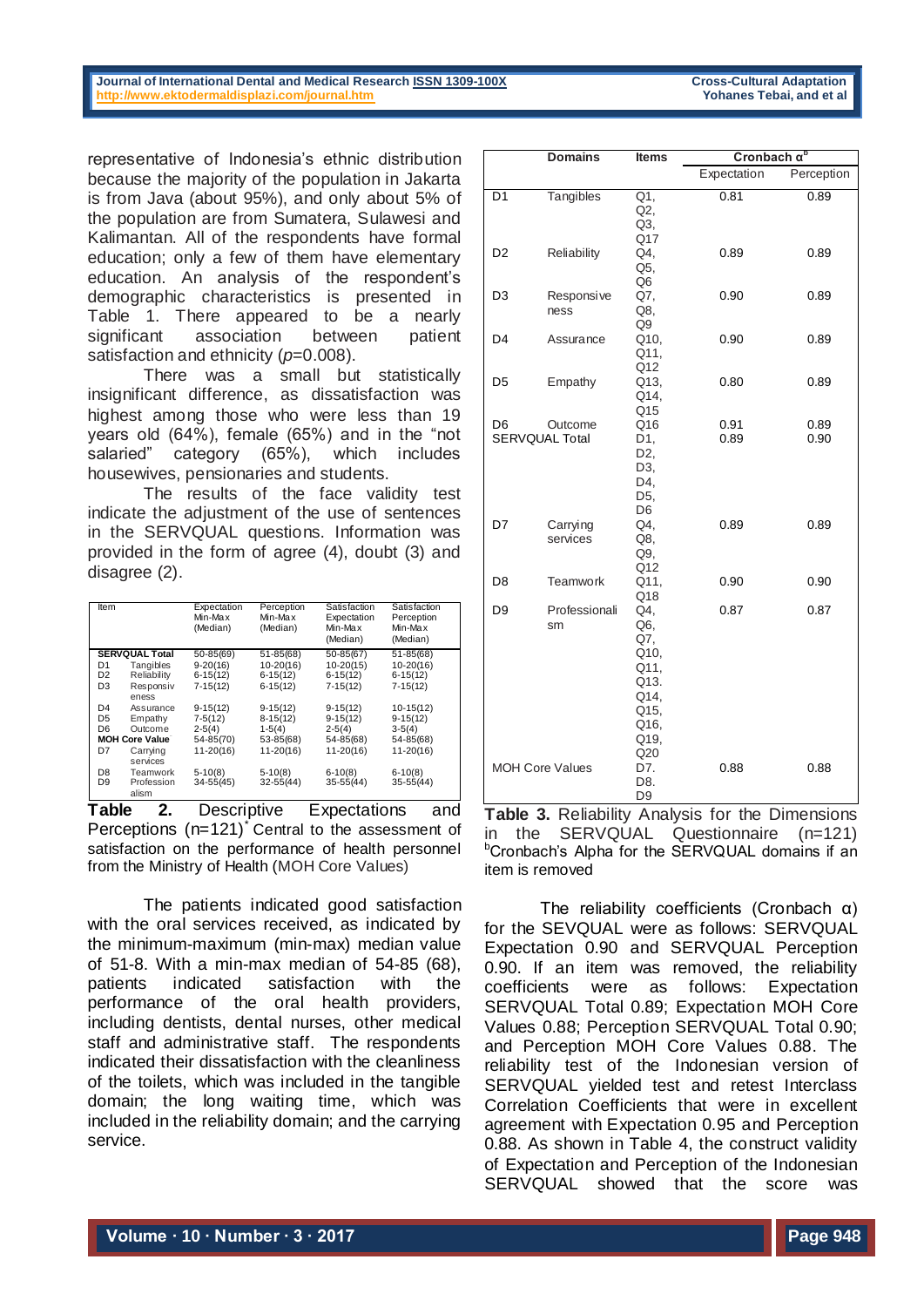### **Journal of International Dental and Medical Research ISSN 1309-100X Cross-Cultural Adaptation**<br> **http://www.ektodermaldisplazi.com/journal.htm Cross-Cultural Adaptation Property** Yohanes Tebai, and et al **<http://www.ektodermaldisplazi.com/journal.htm>Yohanes Tebai, and et al**

significantly associated  $(p=0.00)$  with the global rating on a five-point Likert scale question. SERVQUAL with global rating was a dichotomies question. In general, there was no significance, but some domains showed a tendency toward significance: Expectations Teamwork Domains (p=0.09), Perception Outcome (p=0.09) and Perception Reliability (0.07).

| Ite <sub>m</sub>      |                                    | <b>Expectation</b><br>Question <sup>a</sup> |              | Promoting<br><b>Facilities</b><br>Question <sup>b</sup> |              |
|-----------------------|------------------------------------|---------------------------------------------|--------------|---------------------------------------------------------|--------------|
|                       |                                    | Mean(SD)                                    | p-           | r                                                       | p-value      |
| <b>Expectation</b>    |                                    |                                             | value        |                                                         |              |
| <b>Total Question</b> |                                    | 83.75(10.71)                                | 0.26         | 0.45                                                    | 0.00         |
|                       | <b>SERVQUAL Total</b>              | 71.08(9.12)                                 | 0.24         | 0.47                                                    | 0.00         |
| D1                    | Tangibles                          | 16.36(2.52)                                 | 0.25         | 0.44                                                    | 0.00         |
| D <sub>2</sub>        | Reliability                        | 12.19(2.03)                                 | 0.22         | 0.40                                                    | 0.00         |
| D <sub>3</sub>        | Responsive                         | 12.71(1.72)                                 | 0.21         | 0.40                                                    | 0.00         |
|                       | ness                               |                                             |              |                                                         |              |
| D4                    | Assurance                          | 12.87(1.59)                                 | 0.59         | 0.42                                                    | 0.00         |
| D <sub>5</sub>        | Empathy                            | 12.69(1.96)                                 | 0.27         | 0.40                                                    | 0.00         |
| D <sub>6</sub>        | Outcome                            | 4.26(0.62)                                  | 0.60         | 0.31                                                    | 0.00         |
|                       | <b>MOH Core Value</b>              | 71.75(9)                                    | 0.31         | 0.42                                                    | 0.00         |
| D7                    | Carrying                           | 16.85(2.17)                                 | 0.82         | 0.38                                                    | 0.00         |
|                       | services                           |                                             |              |                                                         |              |
| D8                    | Teamwork                           | 8.47(1.13)                                  | 0.08         | 0.35                                                    | 0.00         |
| D <sub>9</sub>        | Professional                       | 46.43(6.05)                                 | 0.26         | 0.43                                                    | 0.00         |
|                       | ism                                |                                             |              |                                                         |              |
| <b>Perception</b>     |                                    |                                             |              |                                                         |              |
|                       | <b>Total Question</b>              | 80.80(8.72)                                 | 0.12         | 0.34                                                    | 0.00         |
| D1                    | <b>SERVQUAL Total</b><br>Tangibles | 68.40(7.51)                                 | 0.15<br>0.31 | 0.34<br>0.42                                            | 0.00<br>0.00 |
| D <sub>2</sub>        | Reliability                        | 15.54(2)<br>11.89(1.87)                     | 0.09         | 0.33                                                    | 0.00         |
| D <sub>3</sub>        | Responsive                         | 12.26(1.73)                                 | 0.76         | 0.25                                                    | 0.00         |
|                       | ness                               |                                             |              |                                                         |              |
| D4                    | Assurance                          | 12.50(1.48)                                 | 0.18         | 0.31                                                    | 0.00         |
| D <sub>5</sub>        | Empathy                            | 12.21(1.68)                                 | 0.16         | 0.26                                                    | 0.00         |
| D <sub>6</sub>        | Outcome                            | 4.10(0.66)                                  | 0.09         | 0.38                                                    | 0.00         |
| <b>MOH Core Value</b> |                                    | 69.60(7.60)                                 | 0.12         | 0.31                                                    | 0.00         |
| D7                    | Carrying                           | 16.34(2.10)                                 | 0.76         | 0.29                                                    | 0.00         |
|                       | services                           |                                             |              |                                                         |              |
| D8                    | Teamwork                           | 8.23(1.03)                                  | 0.07         | 0.32                                                    | 0.00         |
| D <sub>9</sub>        | Professional                       | 45.02(5)                                    | 0.10         | 0.31                                                    | 0.00         |
|                       | ism                                |                                             |              |                                                         |              |

**Table 4.** Construct Validity for the Indonesian SERVQUAL (n=121)

<sup>a</sup>Mann-Whitney non -parametric tests were used

**bSpearmann** non-parametric correlation tests were used

Discriminant validity of the Indonesian version SERVQUAL was measured using satisfied and dissatisfied variables divided into SERVQUAL Total Domains and MOH Core Value Domains. Satisfied and dissatisfied were classified according to their delta values: A delta of ≤0 was dissatisfied, and a delta of ≥1 was satisfied. In total SERVQUAL Expectations, satisfaction and dissatisfaction were significant. In MOH Core Value Expectations, satisfaction and dissatisfaction were significant. In Total SERVQUAL Perceptions, satisfaction and dissatisfaction were significant. In MOH Core Value Expectations, satisfaction and dissatisfaction were significant.

| Item                  |                       | Delta <sup>a</sup>  | p-value <sup>b</sup> |      |
|-----------------------|-----------------------|---------------------|----------------------|------|
|                       |                       | <b>Dissatisfied</b> | <b>Satisfied</b>     |      |
|                       |                       | Mean(SD)            | Mean(SD)             |      |
| <b>Total Question</b> |                       | 89.50(10.49)        | 72.12(8.44)          | 0.00 |
| <b>SERVQUAL Total</b> |                       | 76(8.64)            | 67.12(7.49)          | 0.00 |
| D <sub>1</sub>        | Tangibles             | 17.65(2.57)         | 15.33(1.96)          | 0.00 |
| D <sub>2</sub>        | Reliability           | 13.22(1.78)         | 11.36(1.84)          | 0.00 |
| D <sub>3</sub>        | <b>Responsiveness</b> | 13.52(1.57)         | 12.06(1.57)          | 0.00 |
| D <sub>4</sub>        | Assurance             | 13.67(1.44)         | 12.24(1.42)          | 0.00 |
| D <sub>5</sub>        | Empathy               | 13.46(2.09)         | 12.07(1.61)          | 0.00 |
| D <sub>6</sub>        | Outcome               | 4.50(0.54)          | 4.06(0.62)           | 0.00 |
|                       | <b>MOH Core Value</b> | 76.46(8.58)         | 67.96(7.44)          | 0.00 |
| D7                    | Carrying              | 18.06(1.82)         | 15.88(1.95)          | 0.00 |
|                       | services              |                     |                      |      |
| D <sub>8</sub>        | Teamwork              | 8.96(1.18)          | 8.07(0.92)           | 0.00 |
| D <sub>9</sub>        | Professionalism       | 49.44(5.93)         | 44(5)                | 0.00 |
|                       | <b>Total QUESTION</b> |                     |                      | 0.14 |
| SERVQUAL Total        |                       | 78.28 (7.16)        | 82.84(9.37)          | 0.01 |
| D <sub>1</sub>        | Tangibles             | 14.98(1.73)         | 15.99(2.10)          | 0.00 |
| D <sub>2</sub>        | Reliability           | 11.57(1.70)         | 12.15(1.98)          | 0.08 |
| D <sub>3</sub>        | Responsiveness        | 11.94(1.74)         | 12.51(1.69)          | 0.17 |
| D <sub>4</sub>        | Assurance             | 12.17(1.46)         | 12.78(1.45)          | 0.02 |
| D <sub>5</sub>        | Empathy               | 11.78(1.59)         | 12.55(1.69)          | 0.01 |
| D <sub>6</sub>        | Outcome               | 3.81(0.70)          | 4.16(0.59)           | 0.00 |
| <b>MOH Core Value</b> |                       | 67.54(6.44)         | 71.24(8.08)          | 0.03 |
| D7                    | Carrying              | 18.06(1.82)         | 15.88(1.95)          | 0.10 |
|                       | services              |                     |                      |      |
| D <sub>8</sub>        | Teamwork              | 8.96(1.18)          | 8.07(0.92)           | 0.01 |
| D <sub>9</sub>        | Professionalism       | 49.44(5.93)         | 44(5)                | 0.02 |

**Table 5.** Discriminant Validity for the Indonesian SERVQUAL ( $n=121$ ) <sup>a</sup>Delta is satisfaction, which is a value of difference between Perception and Expectation <sup>b</sup>Mann-Whitney non-parametric tests were used

### **Discussion**

This study cross-culturally adapted and successfully validated the Indonesian version of the SERVQUAL instrument used for assessing oral health service quality. In addition to conducting a meticulous translation, we employed a pre-test phase, which is important for identifying potential problems with the questionnaire content, such as misunderstandings about the intended meaning of the items and their clarity. The results showed semantic equivalence between the English and Indonesian language versions of the SERVQUAL. The ethnic distribution of the study sample was not representative of the country, as the 95% of the population of Jakarta (the capital of Indonesia) are people from Java, and only 5% of the city's population are from other tribes. All Indonesian tribes exist in Jakarta, but the numbers vary. Some of those tribes are dominated by the Javanese, including Sundanese and Betawi.<sup>7</sup> Most of the participants in this study were Javanese, and they showed satisfaction that was close to significant. Javanese are more prevalent and also receive more oral services than other tribes. A prominent feature of the sample characteristics was that a majority of the respondents were females and had tertiary level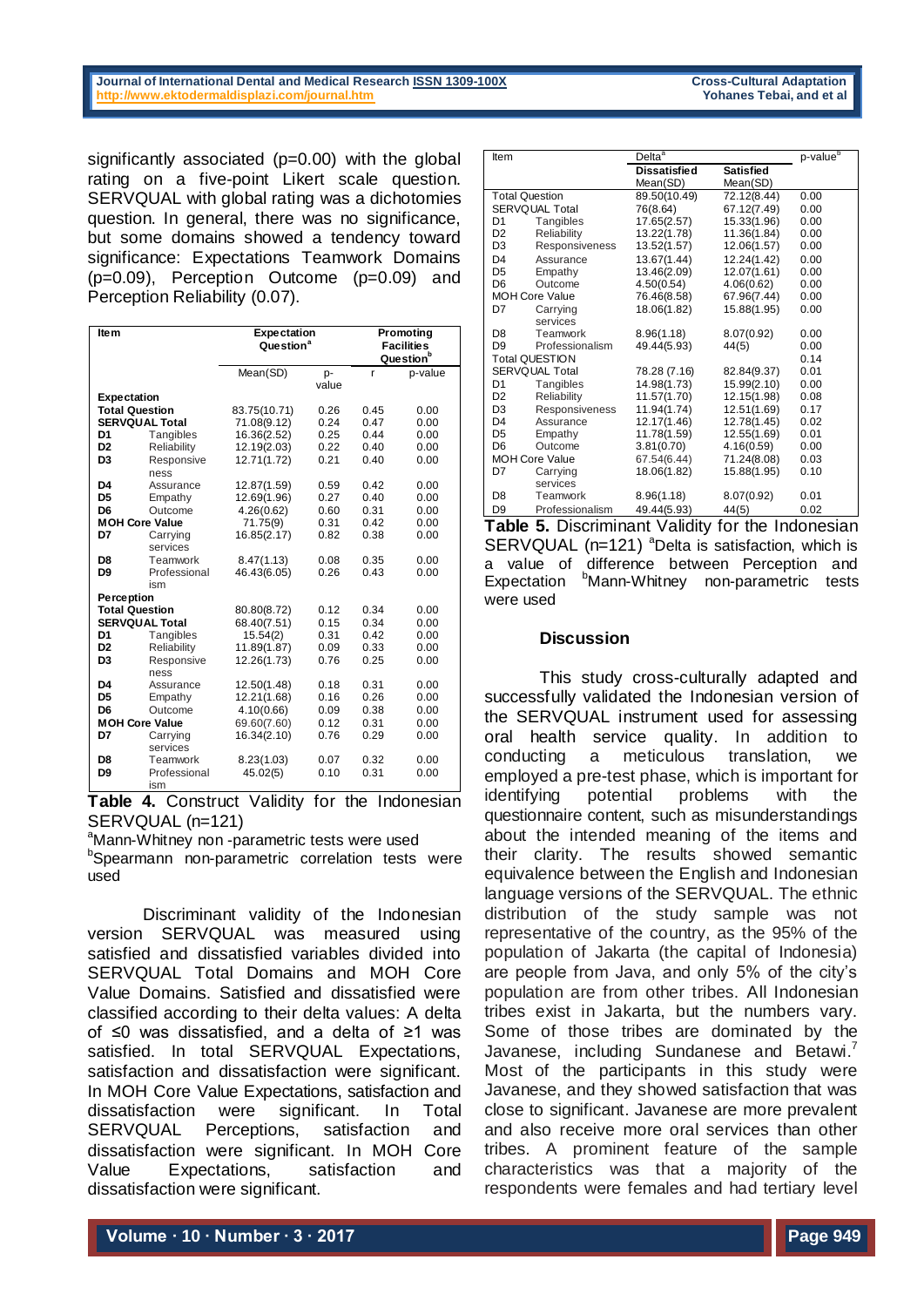education (64.2%). This is similar to a study conducted by John et al., which found that female and public sectors employees were dominant<sup>2</sup>. This study was conducted to adjust the measurement of satisfaction of oral health services in accordance with the circumstances and culture of Indonesia using SERVQUAL. In Indonesia, the healthcare satisfaction assessment was performed only with the domains of assurance and empathy, making the SERVQUAL instrument incomplete. <sup>6</sup> This study determined the validity and high validity of SERVQUAL Indonesia Version so that the tool can be used to measure patient satisfaction of dental health services quality and can be replicated.

We found no significant association between patient satisfaction and age, gender, marital status and personal income. Researchers have investigated the effect of age on patient satisfaction and have found not much difference between younger and older patients. Younger patients (30 to 37-year-old patients) tend to indicate a little more between satisfaction with service than older patients do. In other studies, age was not associated with satisfaction.<sup>8,9</sup> Previous studies identified women as being more satisfied with oral health services than men were, explaining that women are more likely to be exposed to oral health services more frequently than men are, and thus women are able to moderate their expectations for care.<sup>10</sup> Only a small proportion of highly educated patients are satisfied with oral health services. This phenomenon was associated with a study conducted by John et al., which documented that patients with high education levels indicate more dissatisfaction with oral health services than those with lower education levels<sup>2</sup>. . The responses in this study clearly show that the patients believed the oral staff did their job with high commitment; displayed good work discipline, always appeared neat; and were always polite. Although the patients' expectations regarding waiting time, cleanliness of public toilets and promptness of service was low, the perception was also low, suggesting that considerable improvement is needed in these areas. The results of this study can assist the MOH in planning and directing resources specifically toward services that were neglected but are critical to patient satisfaction.

The psychometric properties of the SERVQUAL provided strong support for its reliability and validity. The reliability of the SERVQUAL was established for both internal and test-retest consistency and validity associated with the global rating determined using a five-point Likert (Promoting Facilities Question) but only partially associated with global ratings dichotomies (Yes-No Expectation Question). Some domains showed a tendency toward significance: Expectations Teamwork Domains (p=0.09), Perception Outcome (p=0.09) and Perception Reliability (0.07). Satisfaction is multifactorial, and no individual factor contributes to satisfaction or dissatisfaction. In this study, there was a significant association between patient satisfaction and educational level. Oral pain can be severe, and has been described as excruciating. Only the nature of pain and its subsequent relief can be a cause for high satisfaction among patients with oral pain. More patients were satisfied than dissatisfied.

The measure also demonstrated discriminant validity between patient groups according to their satisfaction and dissatisfaction experience, which was divided into SERVQUAL Total Domains and MOH Core Value Domains. Patients with satisfaction and dissatisfaction between expectation and perception experience were significantly higher compared with total SERVQUAL. This study found that most of the patients were satisfied, but half of the total patients were dissatisfied. The gap between "expectations" and "perceptions" was small, with cut of point 0 as delta point: Values of less than zero were dissatisfied, and values of greater than zero were satisfied. A negative gap is usually anticipated because, normally, expectations of an ideal service are seldom fulfilled. According to the SERVQUAL model, the smaller the "quality gap," the higher the satisfaction. Studies assessing satisfaction with oral services have found that different factors affect satisfaction due to various approaches to assessment. $1,4,6$ 

Patients' expectations of service care providers were highest in relation to responsiveness, and patients' expectations of service care were lowest in relation to reliability among all the dimensions. The mean satisfaction score was used to compute the satisfaction gap scores at different levels of detail for each statement pair or for each dimension. This study was conducted by asking respondents about